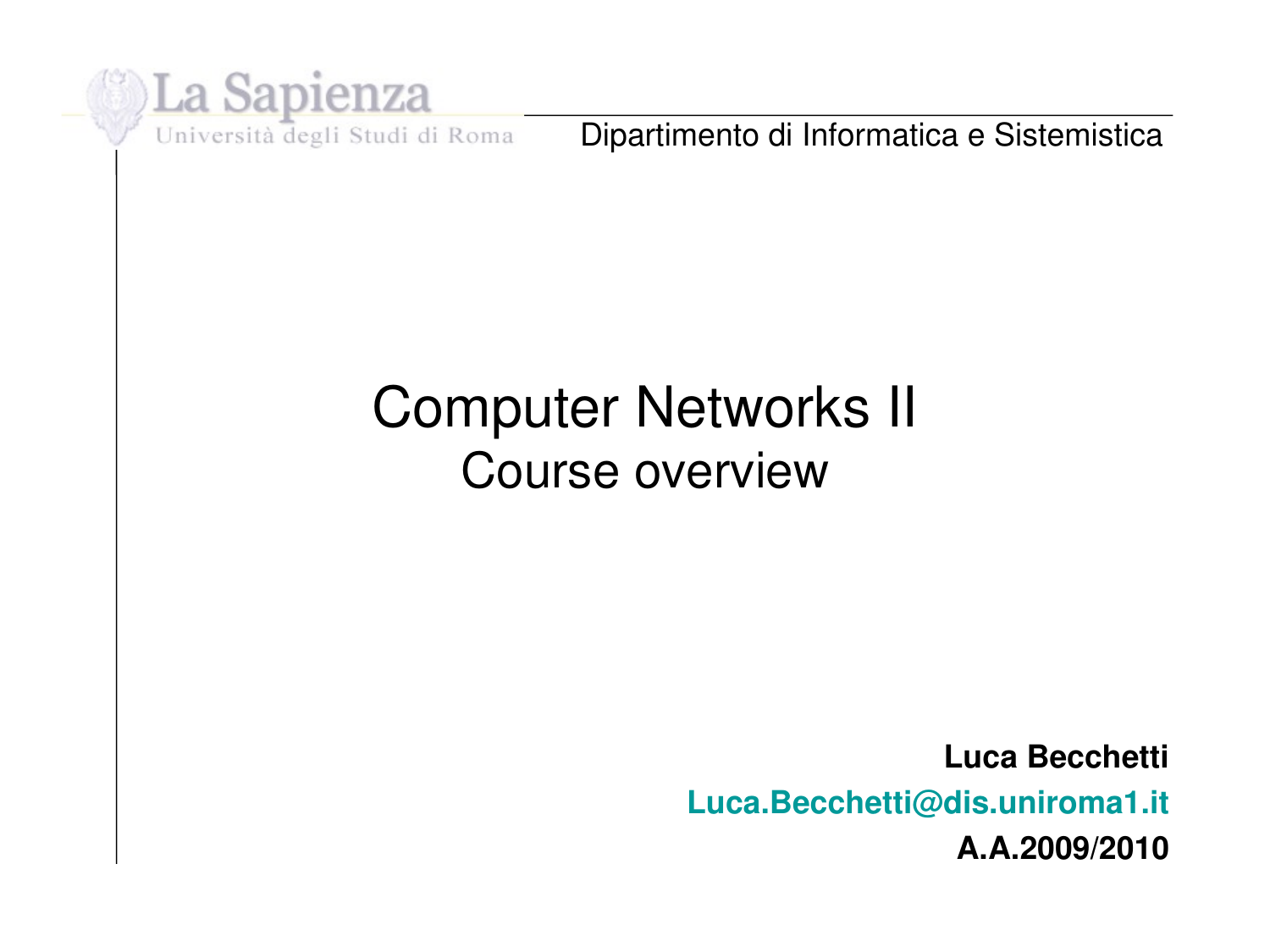

# Teacher**: Luca Becchetti**

- [www.dis.uniroma1](http://www.dis.uniroma/).it/~becchett
- Luca.Becchetti@dis.uniroma1.it
- Office hours:
	- By appointment
	- Contact teacher by email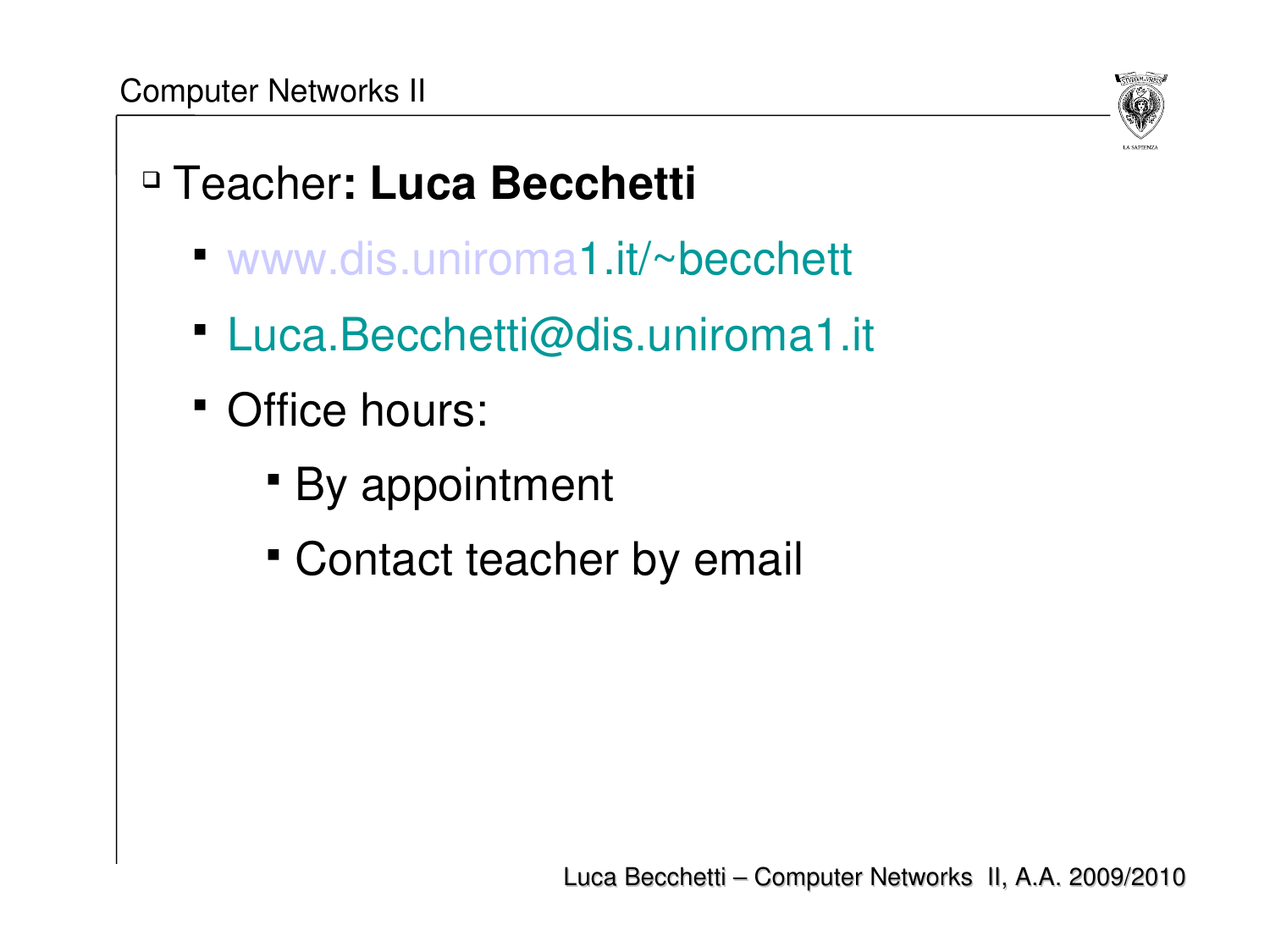#### **Material**



- Slides [Part of course material]
- Reference texts [None adopted]:
	- L. Peterson and B. Davie. Computer Networks: a system approach, third edition. Morgan Kaufmann
	- D. Comer. Internetworking with TCP/IP. Addison Wesley
		- <http://www.netbook.cs.purdue.edu/index.htm>
- Research/specialistic references
- On-line documentation
- Prerequisites
	- J. F. Kurose e K. W. Ross "Computer Networks"Addison-**Wesley**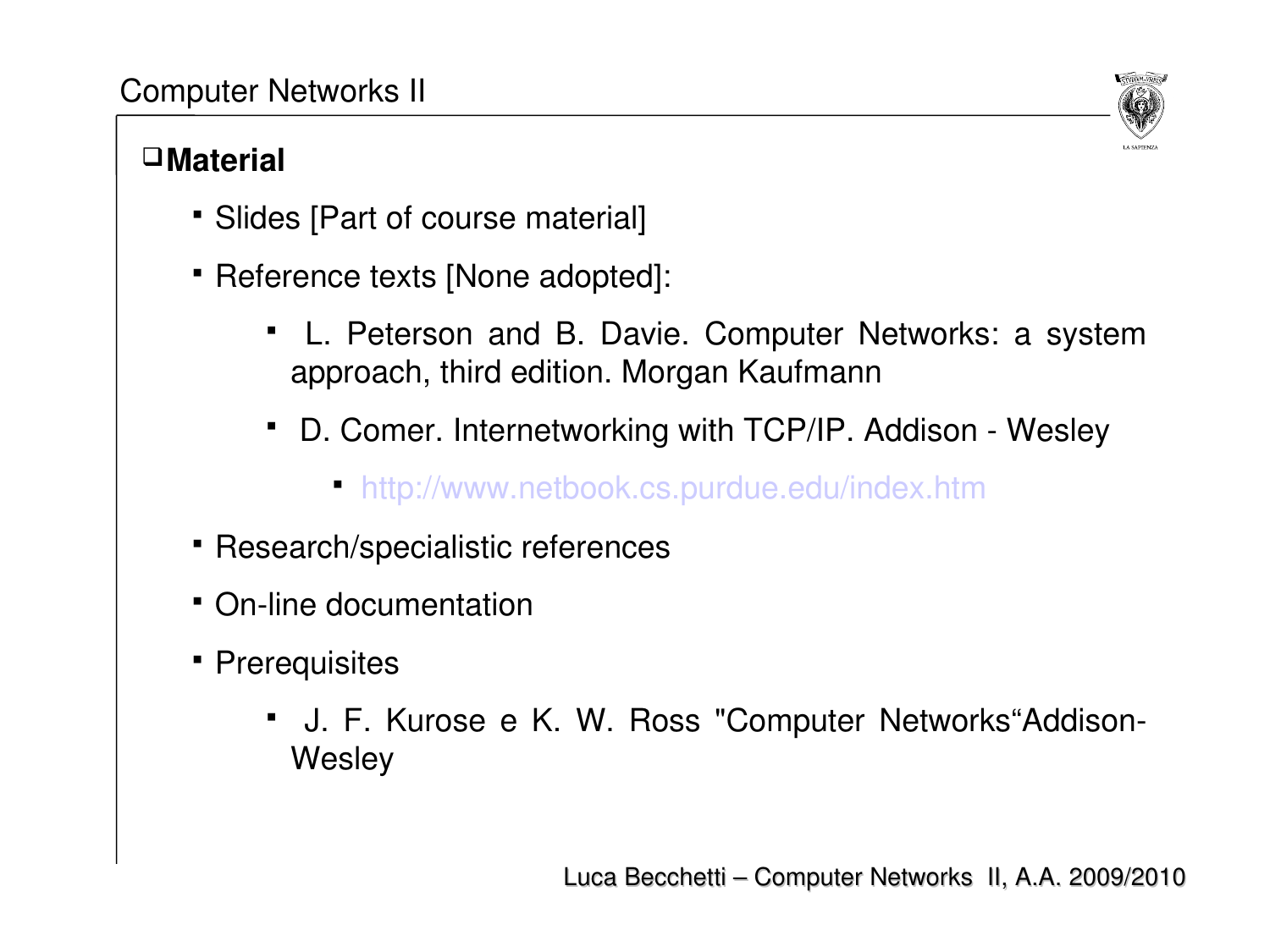# **Organization**



- Main topics covered by teacher during lessons
- Further readings on material/references suggested by teacher
	- •Exercises
	- •Reference cases

# **Exam**

For organization, see (for the moment):

[www.dis.uniroma1](http://www.dis.uniroma/).it/~becchett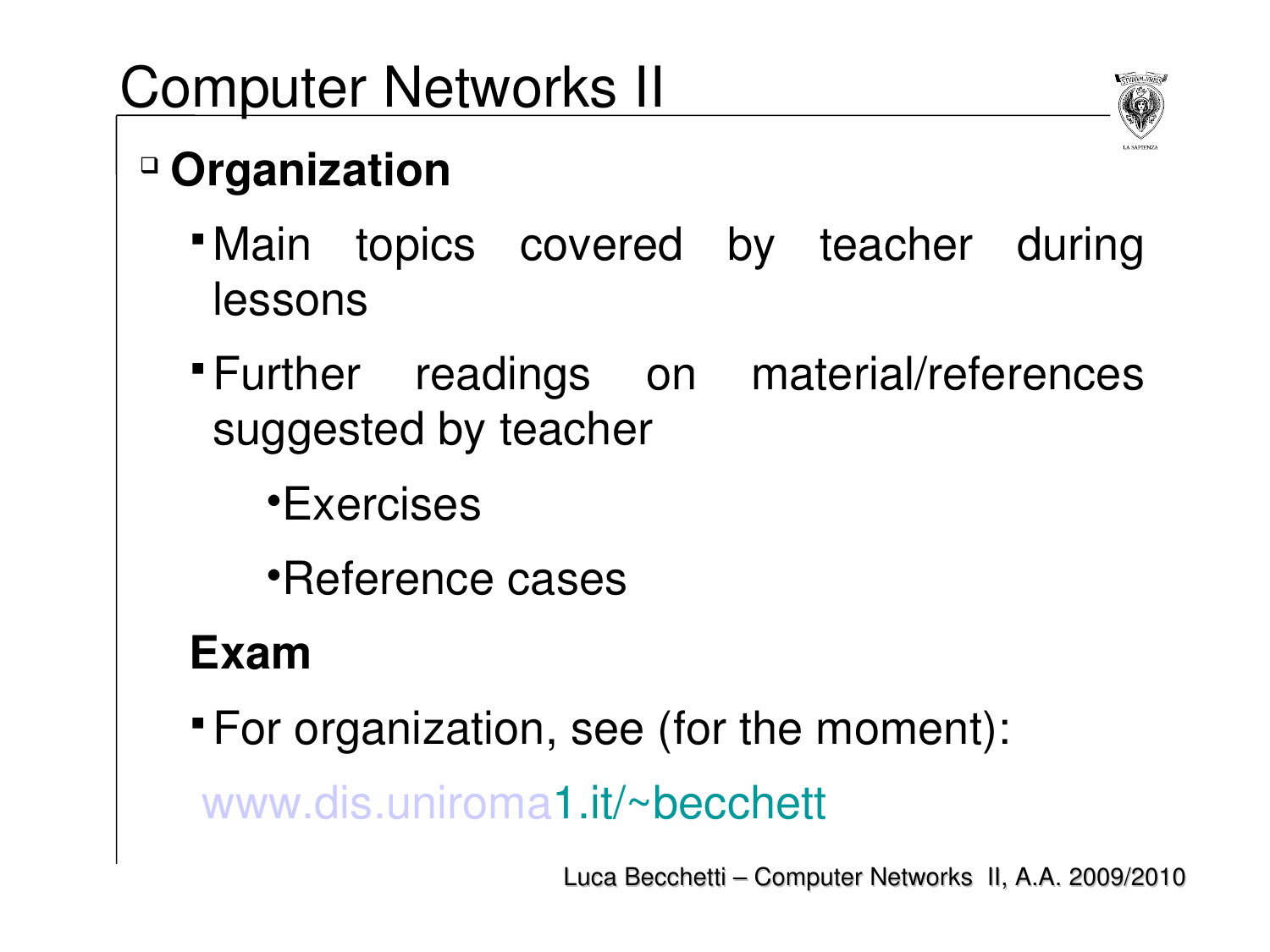### P**rerequisies**

- Ethernet and level1/2 devices (hub, switch…)
- **Error detection/recovery**
- Network/transport layers
- IP networking overview
- Overview of UDP/TCP and IP protocols
- Reliable transfer, basic mechanisms (sliding window protocols)
- Congestion control
- **Application layers**
- Main application protocols

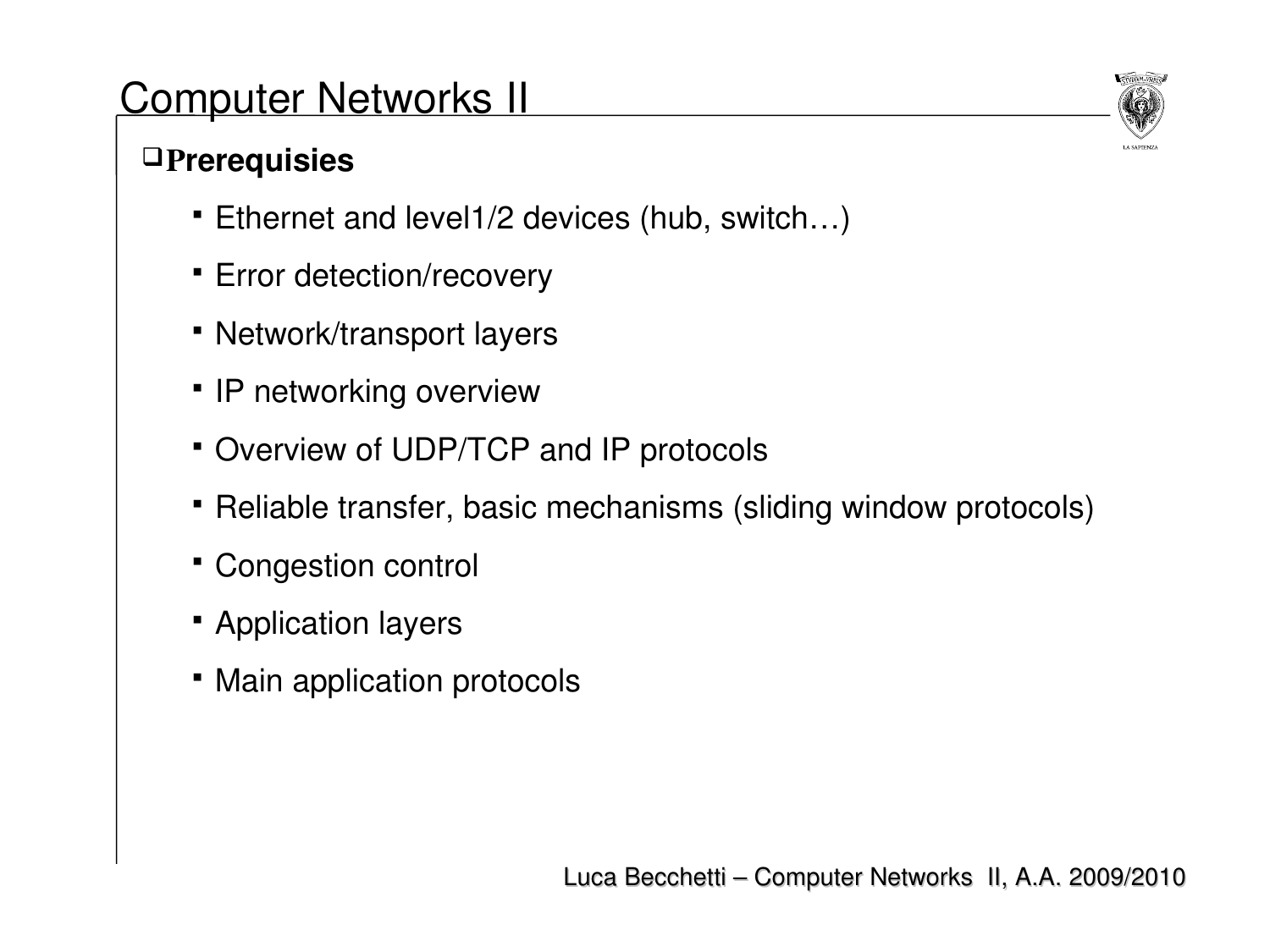### **Overview of course topics**

- TCP/IP review
- Main aspects of advanced IP routing (OSPF, RIP)
- Advanced aspects of IP addressing
- Private addressing, NAT, virtual private networks, tunnelling
- **Firewall**
- Autonomous systems and autonomous systems routing [BGP]
- Mobile IP overview
- End-to-end and router congestion control
- QoS aspects in NGN [Next Generation Networking]

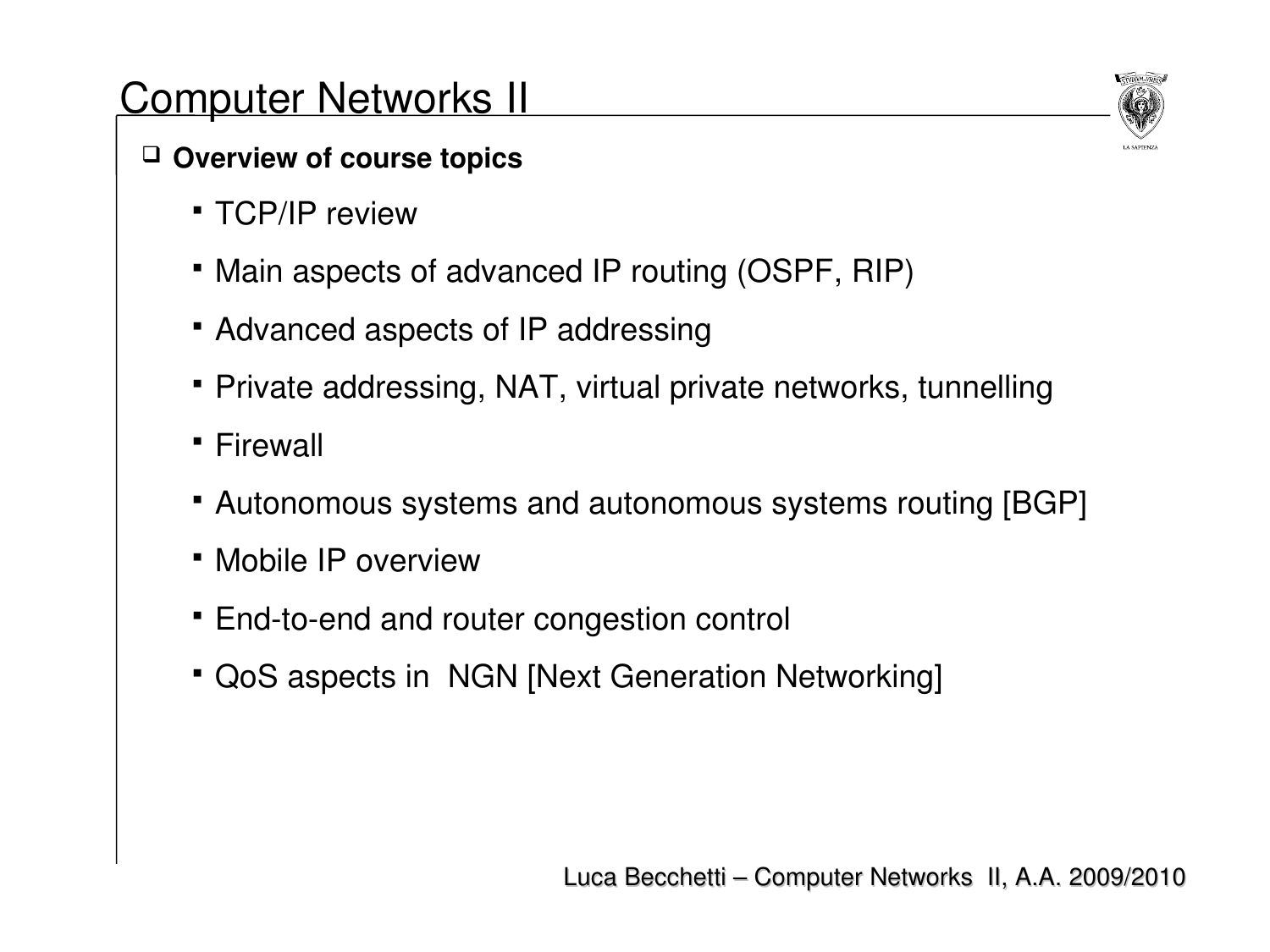

#### Starting point**… 1/3**

| OSI Model       |                               |                 |                                              |
|-----------------|-------------------------------|-----------------|----------------------------------------------|
|                 | Data unit                     | Layer           | <b>Function</b>                              |
| Host<br>layers  | Data                          | 7. Application  | Network process to<br>application            |
|                 |                               | 6. Presentation | Data representation and<br>encryption        |
|                 |                               | 5. Session      | Interhost<br>communication                   |
|                 | Segment/Datagram 4. Transport |                 | End-to-end connections<br>and reliability    |
| Media<br>layers | Packet                        | 3. Network      | Path determination and<br>logical addressing |
|                 | Frame                         | 2. Data Link    | Physical addressing<br>(MAC & LLC)           |
|                 | Bit                           | 1. Physical     | Media, signal and<br>binary transmission     |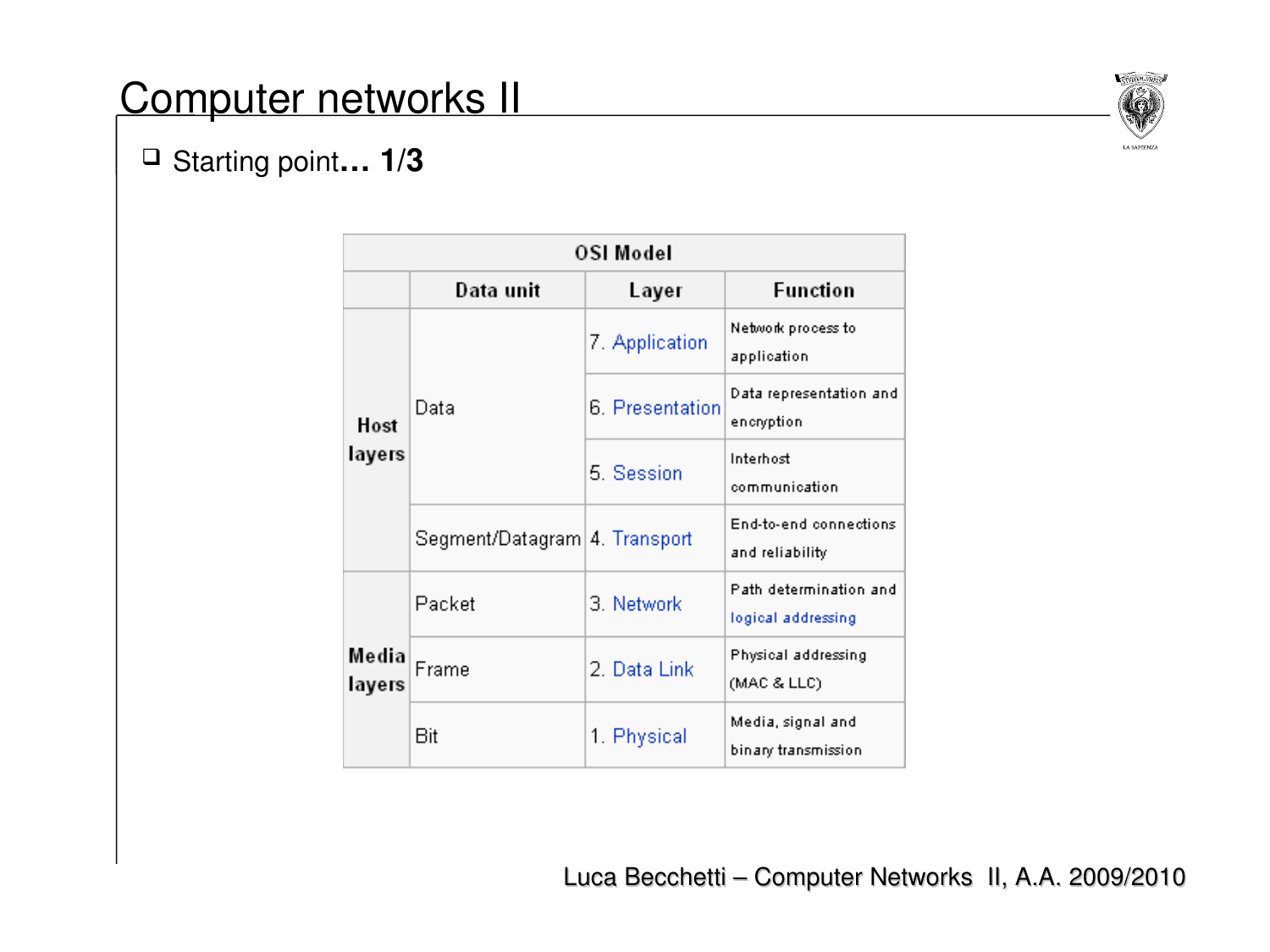

### **Starting point… 2/3**



Luca Becchetti – Computer Networks II, A.A. 2009/2010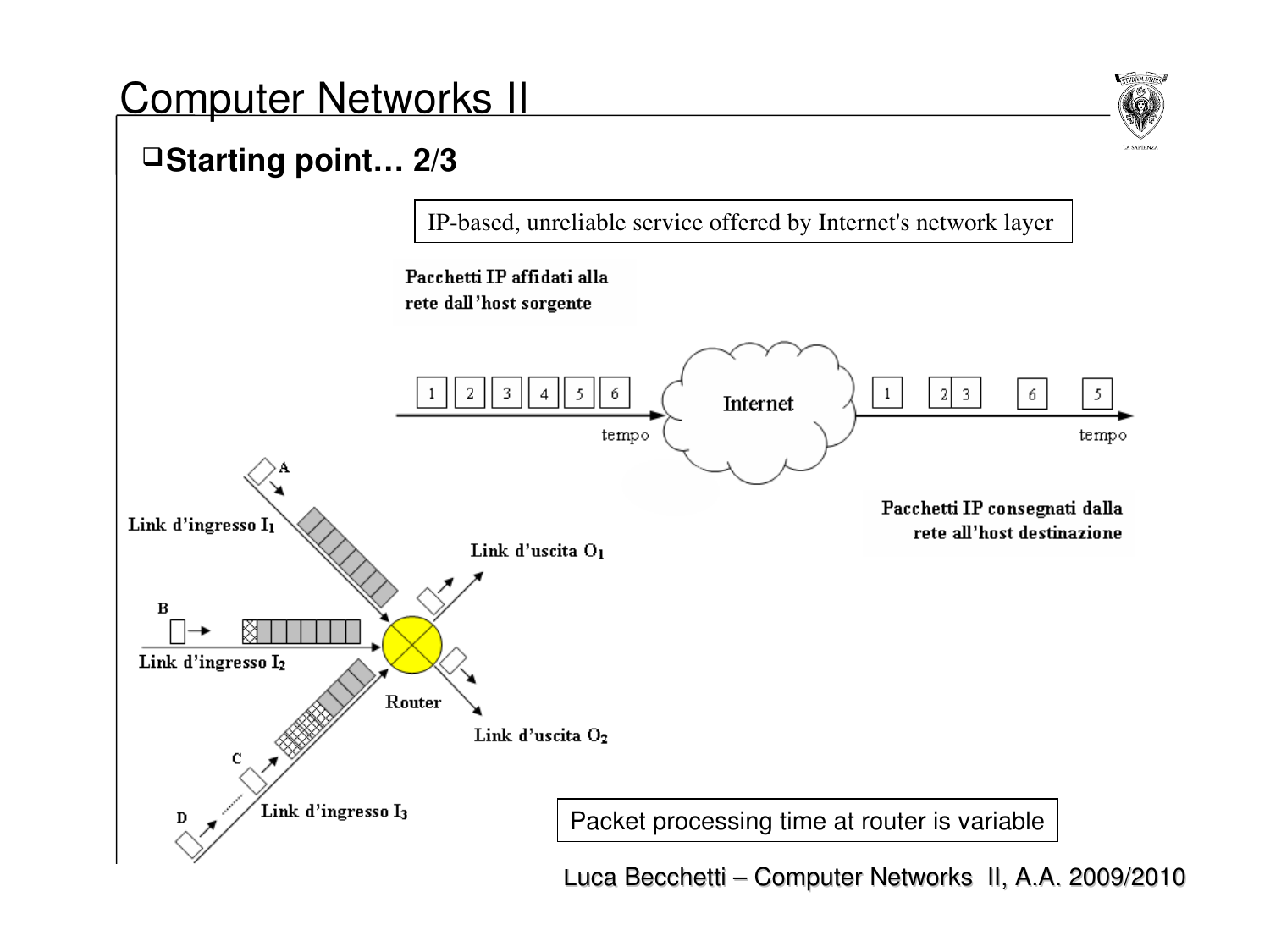